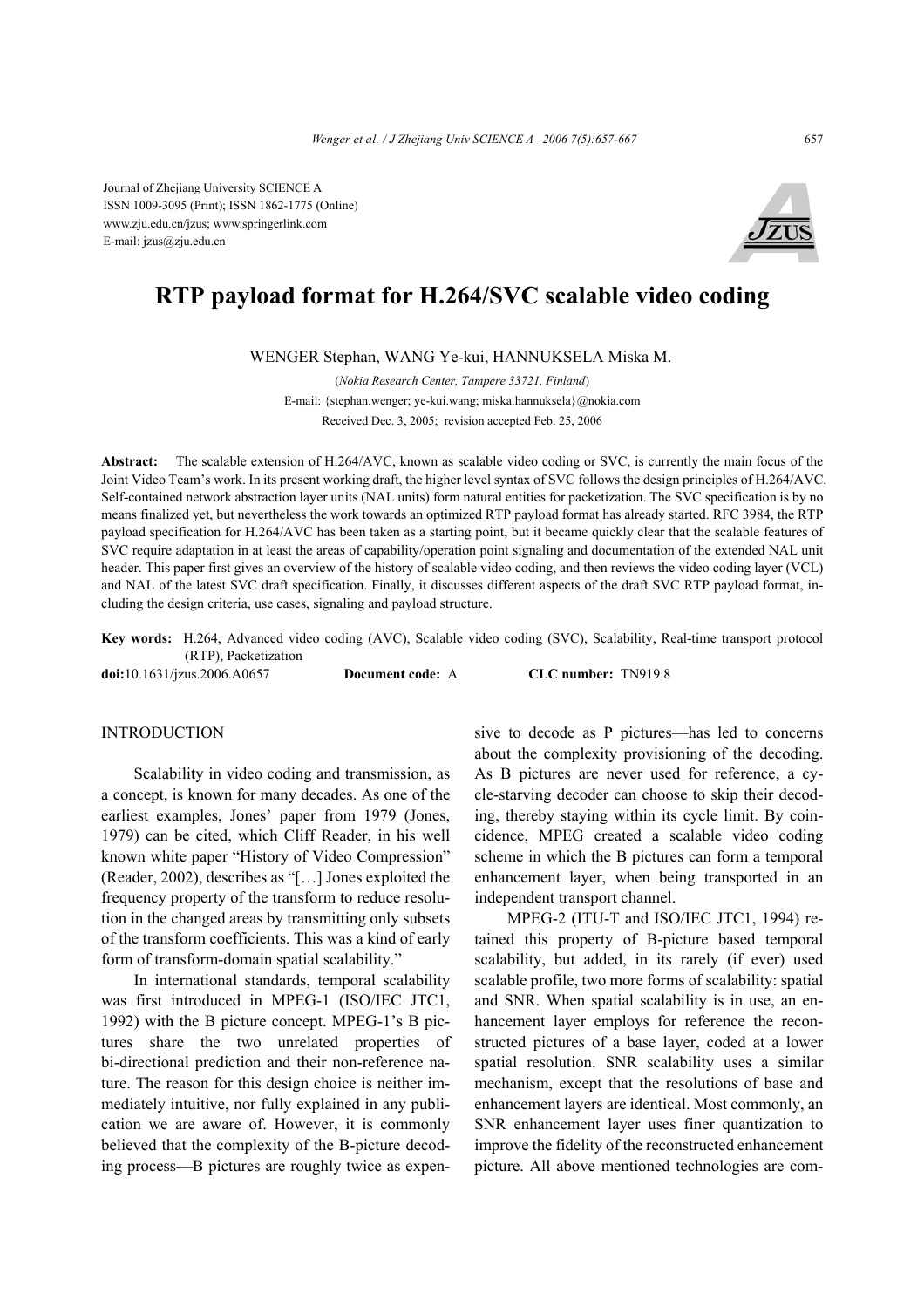monly categorized as coarse granularity scalability (CGS), as the granularity of scalability lies only in the form of decoding/skipping of all bits of a given enhancement layer (and all enhancement layers that use the skipped enhancement layer for reference).

MPEG-4 (ISO/IEC JTC1, 1998) retains all the mentioned CGS mechanisms, and adds a concept known as Fine Granularity Scalability (Li, 2001). FGS allows the reconstruction of slice data where a certain number of bits at the end of each slice may be missing. The most commonly cited reason for removing bits in FGS enhancement layers is the need to adhere to congestion control principles in IP networks. However, current congestion control algorithms require bandwidth adaptation in a TCP friendly way, which overstretches the ability of bandwidth adaptation of MPEG-4's FGS mechanisms by far. Consequently, the profile in question is not in any significant practical use.

When the Video Coding Experts Group, formally known as ITU-T SG16 Q.6, discussed the requirements for what became later H.264/AVC, scalability was explicitly excluded. Perhaps the main reason for this design choice was that, at the time, no proposals for a radically new scalability mechanism were available that overcame the shortcoming of existing scalable video coding technologies. Clearly, at the time it was felt that the lack of success of scalability as a concept would not warrant the design effort. This rationale was followed once again two years later after the formation of the Joint Video Team in December 2001 and until mid 2004. Therefore, H.264/AVC, as specified today, does not explicitly mention scalable video coding, nor offers coding tools specifically designed to support scalability. The concepts of non-reference pictures (including non-reference B pictures) and sub-sequences (Tian *et al*., 2005a), however, implicitly allow for temporal scalability utilizing various picture types.

With the finalization of H.264/AVC version 1, and the work on the fidelity range extensions coming to a close, the focus of the research and standardization community, once again, focused on scalable video coding. However, this time the committee set very high hurdles for the acceptance of proposals. A scalable mechanism is only considered for standardization when it has no, or only a very small negative impact on the coding efficiency, and offers

reasonable complexity. Any negative impact on the coding efficiency must be well balanced against positive aspects for at least one use case. These constraints led to concepts not previously found in standards, e.g. the proposed single loop decoding. In January 2005, a first working draft of the SVC extensions was created (Joint Video Team, 2005a). This draft (and its successors) is commonly known as SVC. Procedurally, SVC is planned to take the form of Annex G to ITU-T Rec. H.264 and ISO/IEC 14496-10, and is planned to be backward compatible with the existing versions of H.264/AVC. In particular, the SVC base layer should be an H.264/AVC compliant stream. Technical maturity will be reached perhaps around mid 2006, for which timeframe the ISO/IEC Committee Draft is expected.

In the following Section 2, we first present the SVC design principles followed by the design criteria of the SVC RTP payload format in Section 3. The use cases, signaling and payload structure of the RTP payload format are discussed in Sections 4 to 7, respectively. The special handling of FGS data is sketched in Section 8. Finally Section 9 draws the conclusions.

## SVC DESIGN PRINCIPLES

#### **Video coding layer**

A side note to start: the term "Layer" in Video Coding Layer and Network abstraction layer refers to a conceptual distinction, and is closely related to syntax layers (block, macroblock, slice, … layers). It should not be confused with base and enhancement layers.

At the time of writing, the most recent draft of SVC is available for public review in (Joint Video Team, 2005b), and the associated test model can be found in (Joint Video Team, 2005c). The latter contains two separate documents, one of which is what comes closest to tutorial/introductory information to the SVC concepts and is recommended for an initial study. The SVC working draft alone is already more than 130 pages in size, by no means complete, and non-explanatory in nature.

As previous scalable technologies, SVC also distinguishes between a base layer and an enhancement layer. In the SVC case, the base layer is antici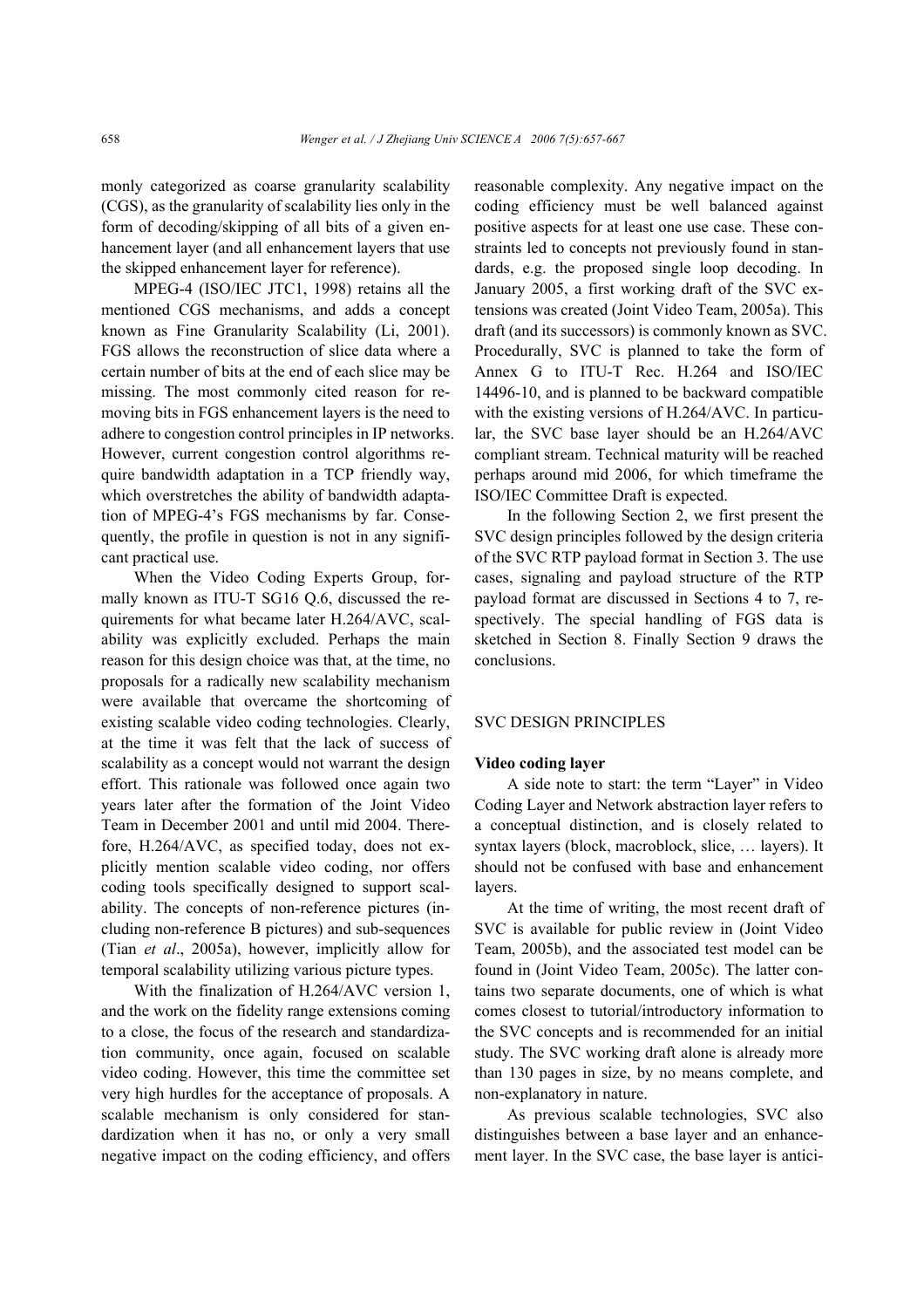pated to conform to a non-scalable profile of H.264/AVC. The enhancement layers conform to the SVC specification.

A scalable video bitstream contains the non-scalable base layer and one or more enhancement layers. An enhancement layer may enhance the temporal resolution (i.e. the frame rate), the spatial resolution, or the quality of the video content represented by the lower layer or part of it. According to the SVC draft specification, the scalable layers can be aggregated to a single transport stream, or transported independently.

The concepts of video coding layer (VCL) and network abstraction layer (NAL) are inherited from H.264/AVC. The VCL contains the signal processing functionality of the codec; mechanisms such as transform, quantization, entropy coding, intra prediction, motion-compensated inter prediction, loop filter, and (as a new addition) inter-layer prediction. A coded picture of a base or enhancement layer consists of one or more slices. The network abstraction layer (NAL) encapsulates each slice generated by the VCL into typical NAL units.

Each SVC layer is formed by NAL units, representing the coded video bits of the layer. SVC specifies the decoding order of these NAL units. An RTP (Schulzrinne *et al*., 2003) stream carrying only one layer would carry NAL units belonging to that layer only. An RTP stream carrying a complete scalable video bit stream would carry NAL units of a base layer and one or more enhancement layers. It is currently under discussion whether the SVC payload format needs to support other operation points, such as carrying NAL units belonging to more than one enhancement layers without a base layer.

In some cases, the bit rate of a given enhancement layer can be reduced by truncating bits from individual NAL units. Truncation leads to a graceful degradation of the reproduced enhancement layer's video quality. This concept is known as fine-grained (granularity) scalability (FGS).

In its latest draft, SVC inherits H.264/AVC's temporal scalability mechanisms unchanged. A so-called hierarchical B pictures coding structure is used. Earlier versions of the SVC draft specification supported a motion-compensated temporal filtering (MCTF) update step (Ohm, 2005). In October 2005, it was decided to withdraw that step from the coding loop, as it was felt to be sufficient to apply it in the form of a pre-filter on the encoder side.

SVC supports the other CGS concepts, namely spatial and SNR enhancement layers, in a form roughly comparable to earlier standards. Three additional features, previously unknown, shall at least be mentioned briefly:

Inter layer prediction: Intra texture, motion and residual data can be predicted from layers other than the currently reconstructed layer and the next layer in the hierarchy. In other words, it is possible to use information from layers "far away" in the hierarchy for prediction.

Single-loop decoding: Traditionally, each reconstruction of each base and enhancement layer requires a full run of a decoder loop—the compressed video data is reconstructed into the spatial domain before higher enhancement layers can be reproduced. In SVC, when restricting the bitstream somewhat by constraining the Intra prediction, single-loop decoding is possible. Here, coded data of the base layer and all applicable enhancement layers are considered jointly. The decoder needs to implement motion compensation and full picture reconstruction only for the scalable layer desired for playback, hence the decoding complexity is greatly reduced (Schwarz *et al*., 2005).

Cropping and zooming: The spatial scalability has been generalized to enable the base layer to be a cropped and zoomed version of the enhancement layer.

The quantization and entropy coding modules have been designed to provide FGS capability. In a coding mode known as progressive refinement, successive refinements of the transform coefficients are encoded by repeatedly decreasing the quantization step size and applying a "cyclic" entropy coding akin to sub-bitplane coding.

## **Network abstraction layer**

H.264/AVC's network abstraction layer key properties are retained in SVC, and therefore the forthcoming RTP payload format specification can follow the same design principles as RFC 3984 (Wenger *et al*., 2005), the RTP payload format for H.264/AVC video. In particular:

(1) NAL units form the basic structure of an SVC bit stream. They are independently processable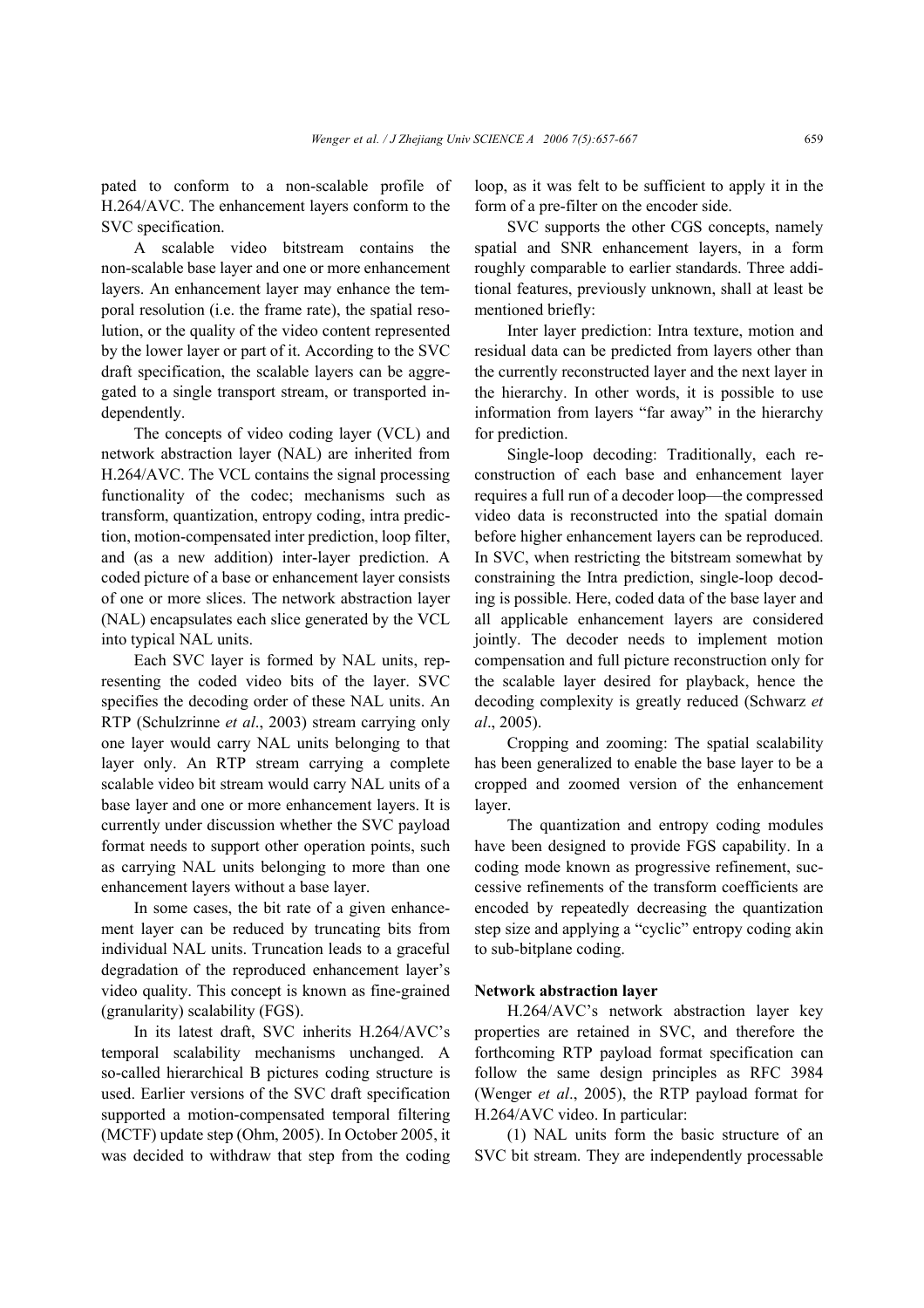entities, and, in most cases, should be carried as a single transport unit (packet) by the underlying transport infrastructure. Please see Section 5.8 of RFC3984 for exceptions. The relevance of each NAL units for the decoding process is indicated by the easily parseable NRI bit field; see below.

(2) The Parameter Set concept is used to carry most information pertaining to more than one NAL unit. Enhancement layers may share the same picture or sequence parameter sets as other base or enhancement layers, or may refer to different ones.

(3) In an RTP environment, framing is implemented by using the natural RTP packet boundaries, or payload-internal mechanisms. No Annex B bit stream is formed, and no start codes are required.

An SVC NAL unit consists of a header of one, two or three bytes, and the payload byte string. The header indicates the type of the NAL unit, the (potential) presence of bit errors or syntax violations in the NAL unit payload, and information on the relative importance of the NAL unit for the decoding process. Optionally, when the header is three bytes in size, scalable layer decoding dependency information is also included.

The NAL unit header is designed to co-serve as the payload header of an RTP payload format. The syntax and semantics of the NAL unit header, as specified in (Joint Video Team, 2005b), are summarized below.

The first octet of the NAL unit header shares the syntax with the one presented in H.264/AVC and RFC 3984, as shown in Fig.1.

|  |               |  |  |          |  | . - - - - - - - - - - +           |  |  |
|--|---------------|--|--|----------|--|-----------------------------------|--|--|
|  |               |  |  |          |  | 0 1 2 3 4 5 6 7                   |  |  |
|  |               |  |  |          |  | + - + - + - + - + - + - + - + - + |  |  |
|  | $ F $ NRI $ $ |  |  |          |  | $Type$                            |  |  |
|  |               |  |  | -------- |  |                                   |  |  |

#### **Fig.1 NAL unit header (first octet)**

The *F*, or *forbidden* zero bit was included to support wireline/wireless gateways. The H.264 specification declares a value of 1 as a syntax violation. Instead of disposing of NAL units with known bit errors that occurred on a wireless link, a gateway may indicate the presence of errors utilizing this bit, and forwarding the erroneous NAL unit in an RTP packet.

*NRI*, or *nal ref idc* signals the relative importance of that NAL unit. A value of 00 indicates that the content of the NAL unit is not used to reconstruct reference pictures for inter picture prediction. Such NAL units can be discarded without risking the integrity of the reference pictures in the same layer. Values greater than 00 indicate that the decoding of the NAL unit is required to maintain the integrity of the reference pictures. For SVC enhancement layers, a slice or slice data partitioning NAL unit with an NRI value of 11 indicates that it belongs to a key picture. A key picture can be understood as the first picture in decoding order within each group of pictures (GOP). Note that in SVC the key picture may either be intra-coded or inter-coded using the previous key picture for inter prediction reference.

The *nal unit type* specifies the NAL unit payload type as defined in Table 7-1 of (Joint Video Team, 2005b). For a reference of all currently defined NAL unit types and their semantics, please refer to Section 7.4.1 in (Joint Video Team, 2005b).

Common NAL unit types are such as those for IDR and non-IDR Slices, (in-band) sequence and picture parameter sets, data partitions of various types, and a few other data structures of lower importance. In H.264/AVC, the NAL unit types 20 and 21 (among others) were reserved for future extensions. SVC uses these two NAL unit types and indicates the presence of one more octet (as shown in Fig.2) that is helpful from a transport viewpoint.

| ---------  |                   |
|------------|-------------------|
|            | 0 1 2 3 4 5 6 7   |
|            | +-+-+-+-+-+-+-+-+ |
| $ $ $PRID$ | D E               |
| $- - - -$  |                   |

#### **Fig.2 NAL unit header (second octet)**

The *simple priority id* (*PRID*) carries a priority identifier for the NAL unit. When the *extension\_flag* is equal to 0, *PRID* is used for inferring the values of *dependency\_id*, *temporal\_level*, and *quality\_level*.

A value of 1 in the *discardable\_flag* (*D*) indicates that the decoding of the NAL unit is not required for the decoding process of NAL units of "higher" layers. Therefore, an NAL unit with *D*=1 can be discarded without risking the integrity of higher scalable layers.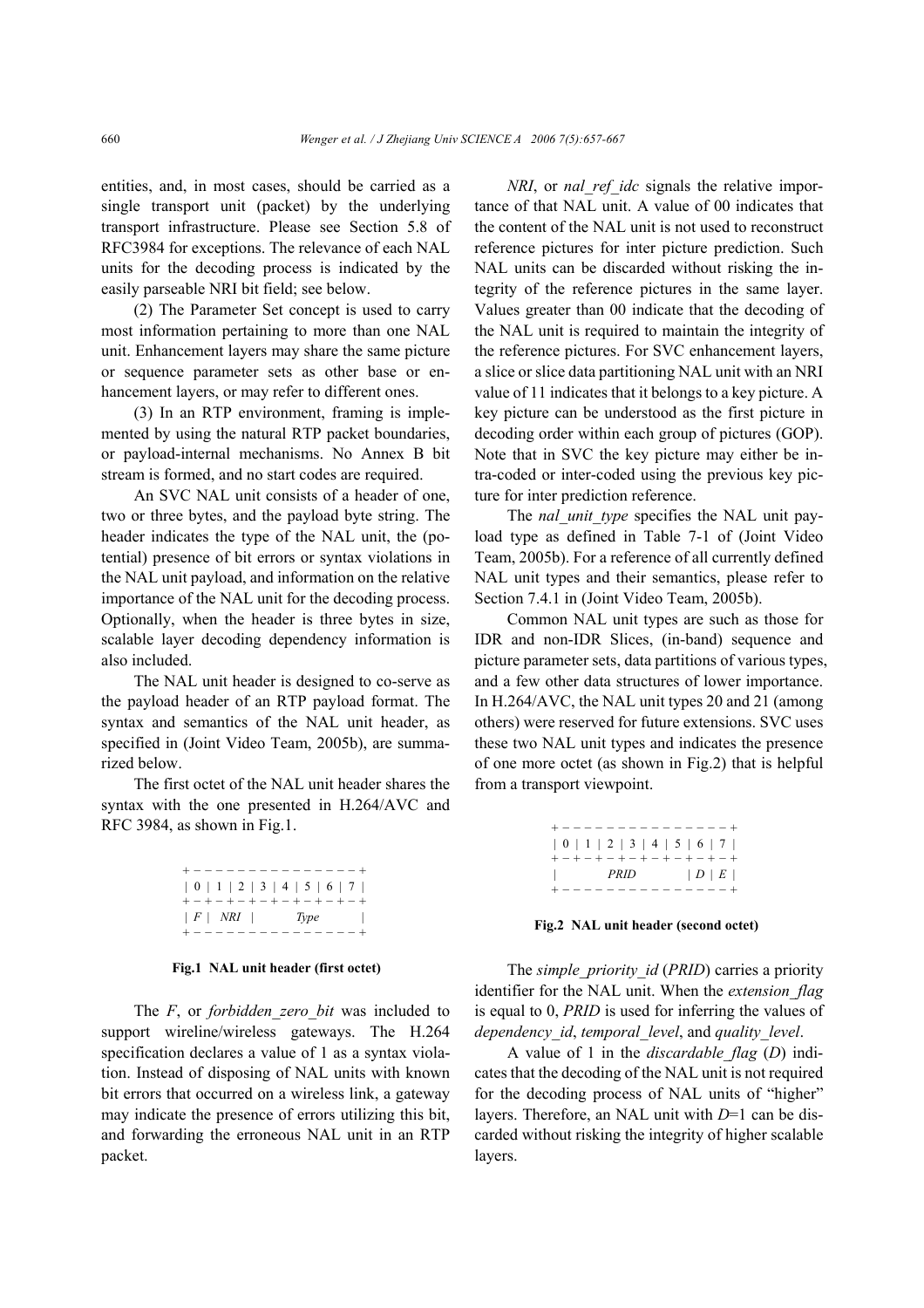The *extension flag* (*E*), when set, signals the presence of a third octet in the NAL unit header, as shown in Fig.3.

$$
\begin{array}{c|cccc}\n+ & - & - & - & - & - & - & - & - & - & - & - & + \\
\mid 0 & \mid 1 & \mid 2 & \mid 3 & \mid 4 & \mid 5 & \mid 6 & \mid 7 & \mid \\
+ & + & + & - & + & - & + & - & + & - & + & + \\
\mid & TL & \mid & DID & \mid & QL & \mid \\
+ & - & - & - & - & - & - & - & - & + & + \\
\end{array}
$$

#### **Fig.3 NAL unit header (third octet)**

This octet adds more dependency information. Specifically, the *temporal\_level* (*TL*) is used to indicate temporal scalability layer. A layer consisting of NAL units that carry pictures with a smaller *TL* value has a lower frame rate. The *dependency\_id* (*DID*) field can be used to indicate the inter-layer coding dependency hierarchy. At any temporal location, a picture of a lower *DID* value may be used for inter-layer prediction for coding of a picture with a higher *DID* value.

The *quality\_level* (*QL*) indicates the FGS layer hierarchy. At any temporal location and with identical *dependency\_id* value, an FGS picture with *quality\_level* value equal to *QL* uses the FGS picture or base quality picture (the non-FGS picture when *QL*-1 =0) with *quality\_level* value equal to *QL*-1 for inter-layer prediction. When *QL* is larger than 0, the NAL unit contains an FGS slice or its part.

# DESIGN CRITERIA OF THE PAYLAOD FORMAT

The SVC RTP payload draft, as presented in (Wenger and Wang, 2005), does not contain a detailed discussion on the requirements. Nevertheless, the authors were led by a number of constraints that may explain the design choices made. Some of these constraints are:

1. Backward compatibility with RFC 3984

As SVC is a backward compatible extension of H.264/AVC, the same should be the case for its packetization. In particular, it should be possible—or even required—to transport the base layer utilizing RFC 3984. Only if this is achieved, RFC 3984-aware legacy devices are still capable of utilizing an SVC base layer in an RTP environment.

2. Re-use of RFC 3984's mechanisms wherever

possible

Many person-years of standardization and implementation work have been allocated to the design of RFC 3984. Re-using these results has positive commercial implications, as experience with the packetization and its technical and commercial environment is already available.

3. Focus on the use case of Internet transport

Please note that we did not write "over IP", but "Internet". The distinction is both technical and procedural. The Internet, currently and in most cases, is considered a best-effort IP network offering end-toend connectivity. Congestion control and security are major problems and have to be addressed by every specification under IETF control. Intelligence in the network is not considered a desirable feature; whenever possible, intelligence should be implemented at the endpoints.

As it is true for most RTP payload specifications that are published in the form of an RFC, compromises have to be made between the support of all operation points the media standard committee considers useful, and the constraints of the IETF standardization environment—even if this may rule out a few use cases either side considers valuable. The current SVC payload Internet Draft already takes most of the mentioned constraints into account and, therefore, covers only a subset of the use cases anticipated by MPEG (ISO/IEC MPEG, 2005) and VCEG (ITU-T VCEG, 2005).

## SCALABLE VIDEO OVER THE INTERNET

From the time of the development of IP multicast around 1988, and the first experiments of what became the MBONE in 1992, researches have viewed scalable media codecs as valuable complements to IP multicast. However, it took until 1996 and McCanne's famous paper (Jacobson *et al*., 1996) to describe a design that actually makes use of the features of both technologies. This paper, and similar (mostly unpublished) work by other research groups, triggered a flurry of activities towards scalability beyond that available in MPEG-1 and MPEG-2, and specifically lead to H.263's Annex O scalability mechanisms (ITU-T, 1998) (The MPEG standards were, at the time, not considered a valuable operation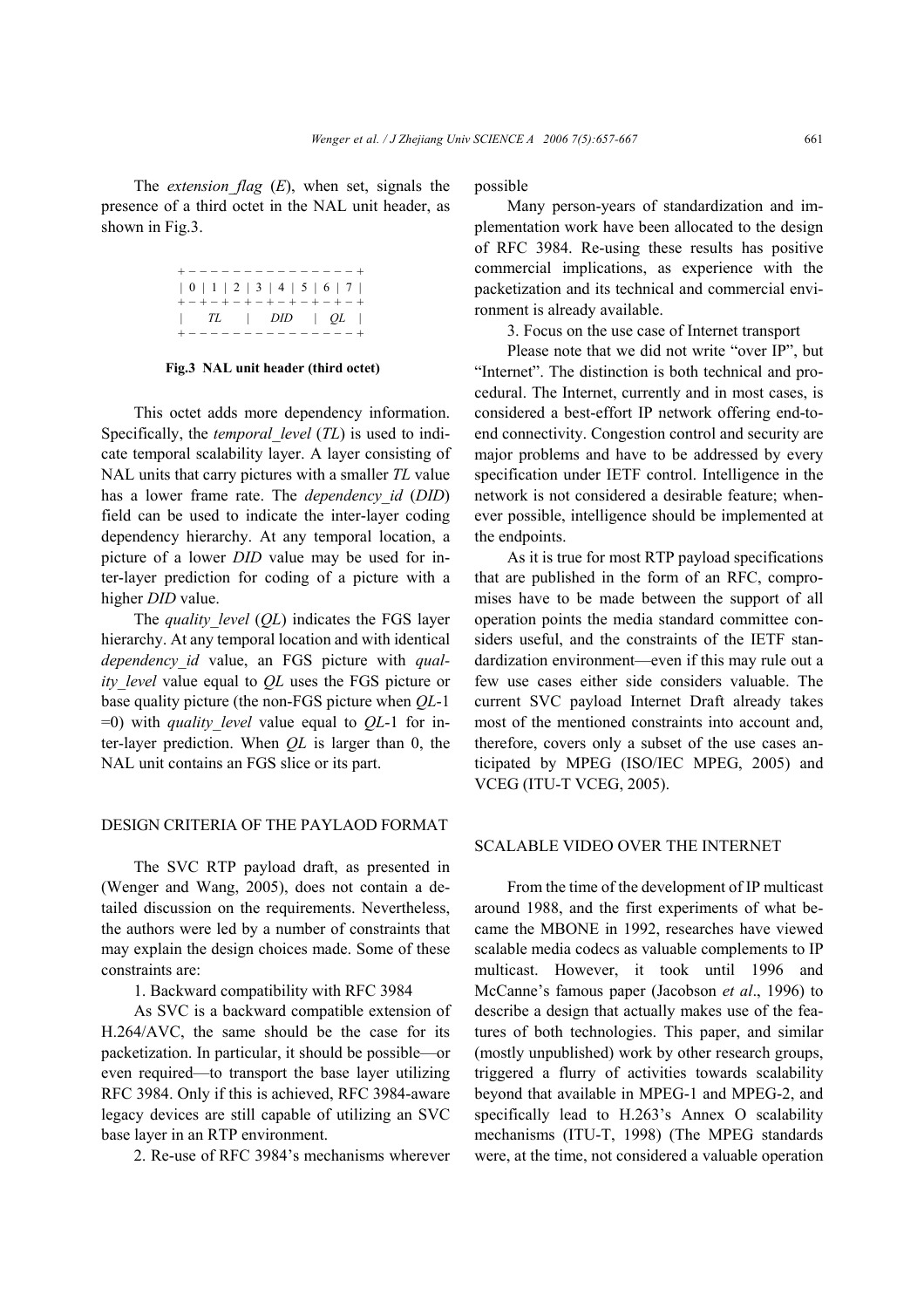point for Internet-based video as they were perceived requiring too much bandwidth). However, to the best of our knowledge, even those activities did not lead to significant product deployments.

We see three main use cases for scalable video over the Internet:

(1) Multicast/broadcast of video data to receivers with heterogeneous connectivity, following Mc-Canne's concept.

(2) Multicast/Broadcast on the server side, but aggregation middleboxes in the network, in order to avoid network address translator (NAT) and firewall problems.

(3) Low complexity bandwidth adaptation in servers for pre-coded content.

Fig.4 depicts use case 1. A server carries one base layer and three enhancement layers, forming a hierarchy. Terminals T1, T2, and T3 are connected to the server through the Internet, over links that allow for certain maximum bit rates. The capacity of the links and the bit rate demands of the streams are illustrated by the line width of the connections—the wider a line, the higher the bit rate. The end-to-end capacity is a function of both the connectivity of the endpoint and the congestion of each link. Therefore, the picture should be viewed as a snapshot of a configuration at a given time—the connectivity of each terminal may change frequently with the changes of the congestion situation. Note also that for the sake of simplicity, we assume uncongested links from the server to the backbone.

Firewall pinhole T1 T2 ┯ Server T3

**Fig.4 Receiver driven layered multicast**

IP-multicast capable network

According to McCanne's concepts, each layer is transported in its own IP multicast group and terminals subscribe to layers utilizing IP multicast mechanisms, namely IGMP (Fenner, 1997). This implies

that one terminal may have to subscribe to many IP multicast groups for the best possible quality. While, considering Internet technologies in their purest form, this is not a problem and actually desirable, practical constraints, namely the existence of NATs and Firewalls, make such an approach only feasible in certain academic and research environments. System administrators are often very reluctant to open pinholes in their firewalls, as both the security risk (especially in case of a user-maintained endpoint) and the administrative effort increases. For mass deployment to end users, today, it is almost essential to reduce the number of pinholes in a firewall to the absolute minimum—ideally to a single one.

This line of thought leads to a scenario as depicted in Fig.5. As the server, in most cases, will be a professionally maintained device, it is reasonable to assume that its administrators have control over the firewall and can open as many pinholes as required. Therefore, the server sends to multiple IP multicast groups, each carrying a single layer. Close to the edge of the network, a middlebox is used to aggregate the content of potentially more than one multicast group into a single RTP stream carrying one or more layers. Only for that RTP stream, a pinhole has to be opened in a firewall. Physically, we expect middleboxes of this kind to be co-located with wireless access gateways and similar entities.



**Fig.5 Middlebox receives layered IP multicast and generates single layered bit stream for each receiver**

The advantage of such a topology is reduced server and core network load, and reduced server complexity, as the server does not need to generate and simulcast multiple full representations.

In order to fulfill its role, the middlebox has to be aware of the RTP details, its payload format, and the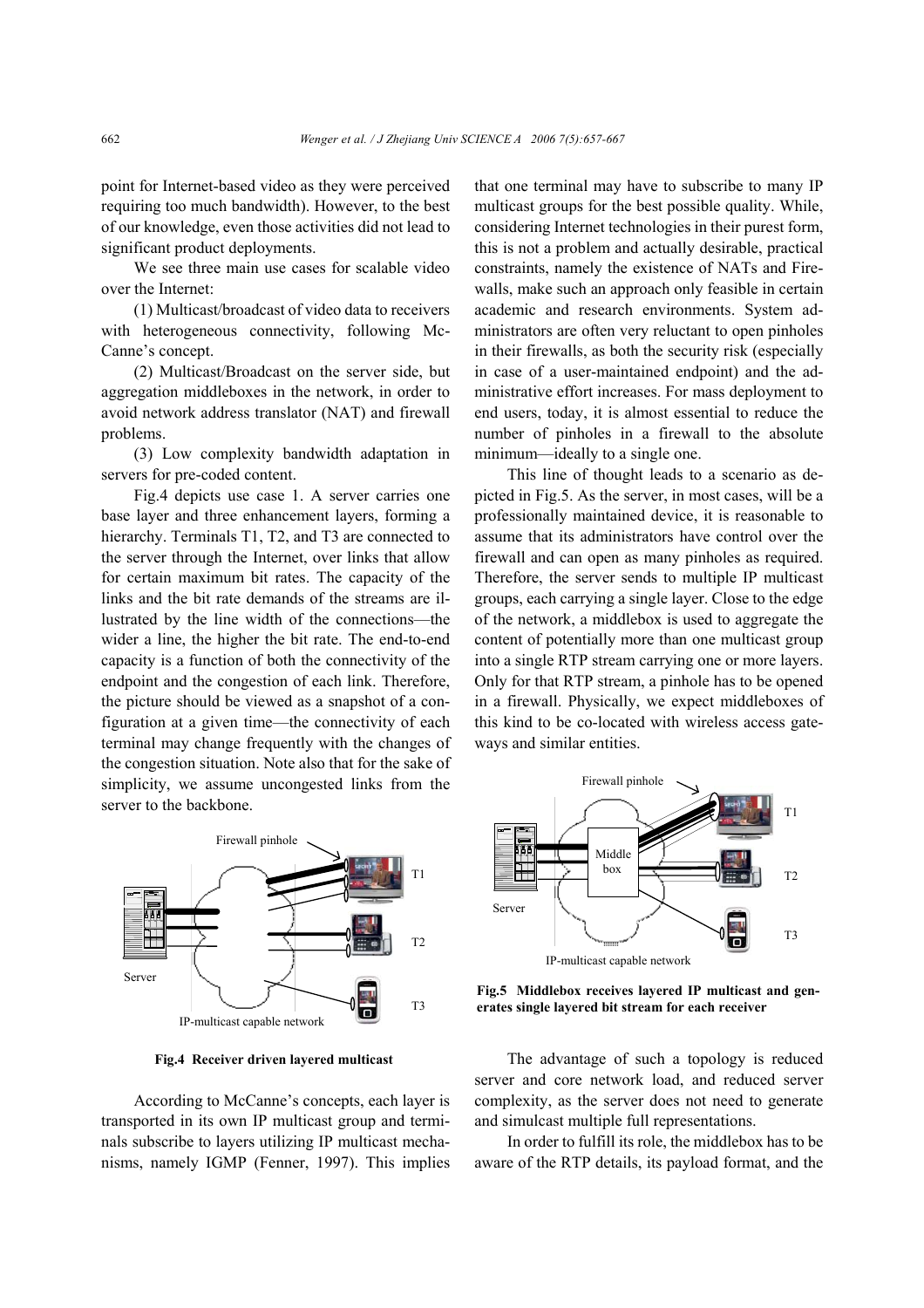signaling. It also needs to be located inside the security context of the session, so to be able to parse the payload header (which is encrypted, according to SRTP (Baugher *et al*., 2004)). In short, these middleboxes are not simple network layer routers that receive configuration information through IGMP, but need to be signaling aware application layer devices of high sophistication.

An RTP session requires per RFC 3550 a continuous numbering space for the RTP sequence numbers. Furthermore, the RTP payload type is negotiated for each session. Finally, RTP timestamps are required to be initialized to random offsets at session startup, so as to minimize the risk of breaking encryption. For all these (and a number of other) reasons, the middleboxes logically terminate the incoming RTP streams (from the server) and generate new and independent outgoing RTP sessions (to the terminal). Terminating RTP sessions is a feature of an RTP mixer.

On the other hand, according to RFC 3550, RTP mixers "mix" content of several (unrelated) RTP sessions. Clearly, this is not the case for a simple forming of an aggregated layered stream, as key properties of the stream are retained. Because of that, the middlebox has to be seen as an RTP translator. What we envision is that the middlebox shares properties of both mixers and translators, and implements neither fully.

RTP translators, traditionally, operate on video streams by transcoding, which previously was mostly implemented by reconstruction of the incoming stream to the pixel domain, and re-encoding. The goal of using scalability is to avoid this pixel-domains transcoding step, and so, to avoid the quality loss and the cycle complexity in the middlebox. Indeed, this is possible. However, from an RTP standpoint, nevertheless, incoming sessions are terminated and a new session with modified content is created, and transcoding occurs.

SVC is designed to facilitate the aggregation of multiple layers into a single bit stream. More concretely, the extended NAL unit headers contain sufficient information to allow the association of each NAL unit with its layer. Please see Section 2.2. The step of forming a multi-layered bit stream from various available layers can be described as arranging NAL units from the various incoming layers into a certain order. No bit stream reconstruction is required and all pieces of information necessary are either placed in fixed-length bit fields in the NAL unit header, or are part of the signaling. Therefore, the "transcoding" process is very lightweight.

It is necessary to require the middlebox to be sufficiently media aware to parse certain parts of the bit stream. Whether these parts are documented in an RTP payload format or in the media specification itself, is a problem of documentation, but not of concept or implementation.

A third scenario is presented in Fig.6. Here, the terminals are connected directly to the server, utilizing only a single transport address for video (IP address and port number). For each terminal, the server composes a bit stream tailored to the terminal's needs, by aggregating NAL units of appropriate layers.



**Fig.6 Server combines single bit stream for each terminal from individually stored layers**

Video data is stored in layered form, and from the files containing the layers only those NAL units are packetized to what a specific terminal requires. This architecture saves resources on the server, namely the disk space that would be required to keep many different representations.

Please note that a comparable functionality could also be implemented if a reasonable RTP multiplex scheme were available. However, as the work towards RTP multiplexers is either stalled (Handley, 1998) or tailored towards the multiplexing of many streams of itdentical properties e.g. in trunking gateways (Thompson e*t al*., 2005), it is suggested that payload specific support is required.

## SIGNALING

In this paper we define "signaling" as all traffic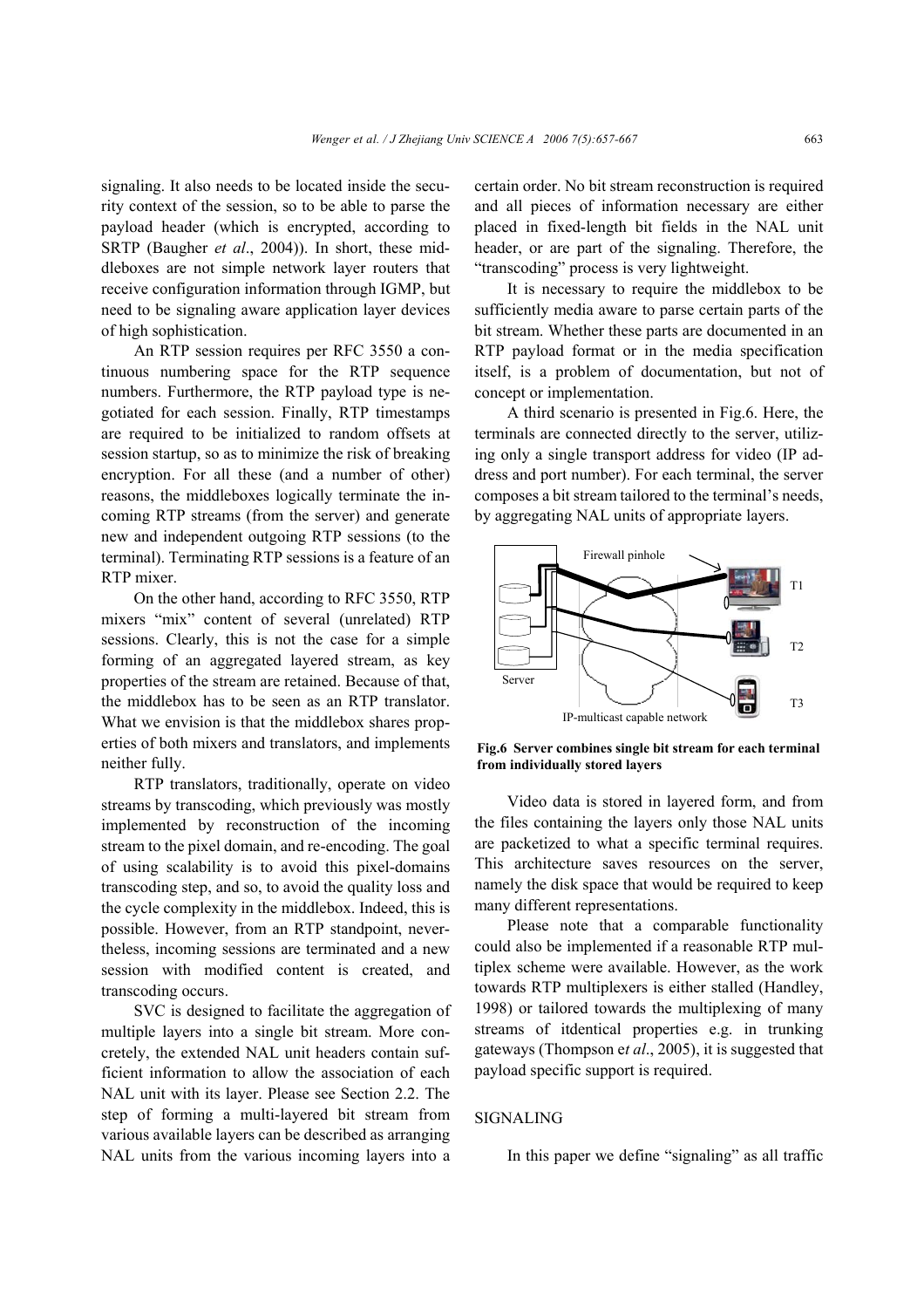of administrative information that is related to scalable stream transport but is not directly related to the carriage of NAL units.

A number of signaling protocol families are currently in use that support RTP for the media transport. Of those, we restrict the following discussion to the "native" IETF protocols, namely the Session Initiation Protocol (Rosenberg *et al*., 2002) and the Real-Time Streaming Protocol (Schulzrinne *et al*., 1998). Both have in common the representation format for the signaling messages, according to the Session Description Protocol RFC 2327 (Handley and Jacobson, 1998) and its forthcoming successor (Handley *et al*., 2005). SDP, in its current form, has only very rudimentary support for scalable media. In particular, according to RFC 2327 it is possible to express on the session level that certain directly adjacent transport addresses (in terms of IP multicast address values) carry RTP sessions that, together, form scalable media. However, it is not possible to express different media types for adjacent transport addresses. Instead, all scalable layers have to share the same media description, which disallows, for example, different scalable layers conforming to more than one profile or level.

The acknowledged lack of generic signaling support has triggered discussions in the IETF, whether such support should be implemented in a payload specific or in a generic way.

## **Generic signaling**

One early example of a "generic" solution would perhaps be the one discussed in (Vitali and Fumagalli, 2005). While many aspects of this draft, in our opinion, have major shortcomings, it could form a base for discussions towards generic signaling. Similarly, Li's draft on the binding of an FEC RTP session with the media session the FEC projects (Li, 2005) could be a starting point.

One problem of a "generic" solution is to find the attributes different (current and future) scalable media formats have in common. Examples for these attributes include: number of scalable layers, layer dependency information (which is trivial for hierarchical layering schemes, but could also be phrased toward non hierarchical layering types or even multiple description coding), and the properties of each layer (frame rate, bit rate, frame size, profile & level,

decoding dependency information, initial parameter sets, FGS capable, sub-picture layer or not, sub-region layer or not). This SVC-specific list already suggests that it will be very difficult to identify a generic mechanism that is sufficiently flexible to support all current layered coding schemes, and still be manageable in terms of document complexity. However, it may be possible to extract a likely common subset of attributes for a generic solution.

### **Payload specific signaling**

In its current form, the SVC RTP payload draft (Wenger and Wang, 2005) follows the other possible avenue, which is a payload specific solution. The draft suggests that each layer (or group of layers, the draft is not specific in this regard) be transported in its own RTP session, which is announced/negotiated as an independent SDP media description. From an SDP and higher protocol viewpoint, all these descriptions appear to be independent media streams. Their relationship is described in a single SDP attribute, which carries a binary description of the layering structure in BASE64 format. The content of this attribute is not accessible to non-SVC-aware mechanisms.

When writing the draft, we felt that such an extreme payload dependency—not only for the payload format itself, but also for the signaling—offers flexibility and also advantages in the standardization process coordination that would outweigh the disadvantage of not being understandable by non-SVCaware signaling devices. However, during IETF65 this view was challenged by not a few participants, and therefore newer versions of the draft will likely include some form of layer dependency signaling that does not require knowledge of the SVC bit-oriented syntax. Alternatively, this signaling could be "outsourced" to an independent generic signaling support mechanism, as already discussed.

# MULTI-LAYER SUPPORT IN A SINGLE RTP SESSION

If each layer would always be transported in its own RTP session, the signaling support as mentioned in the previous session would perhaps be sufficient to implement all CGS functionalities of SVC. We believe that at least the use cases presented in Section 4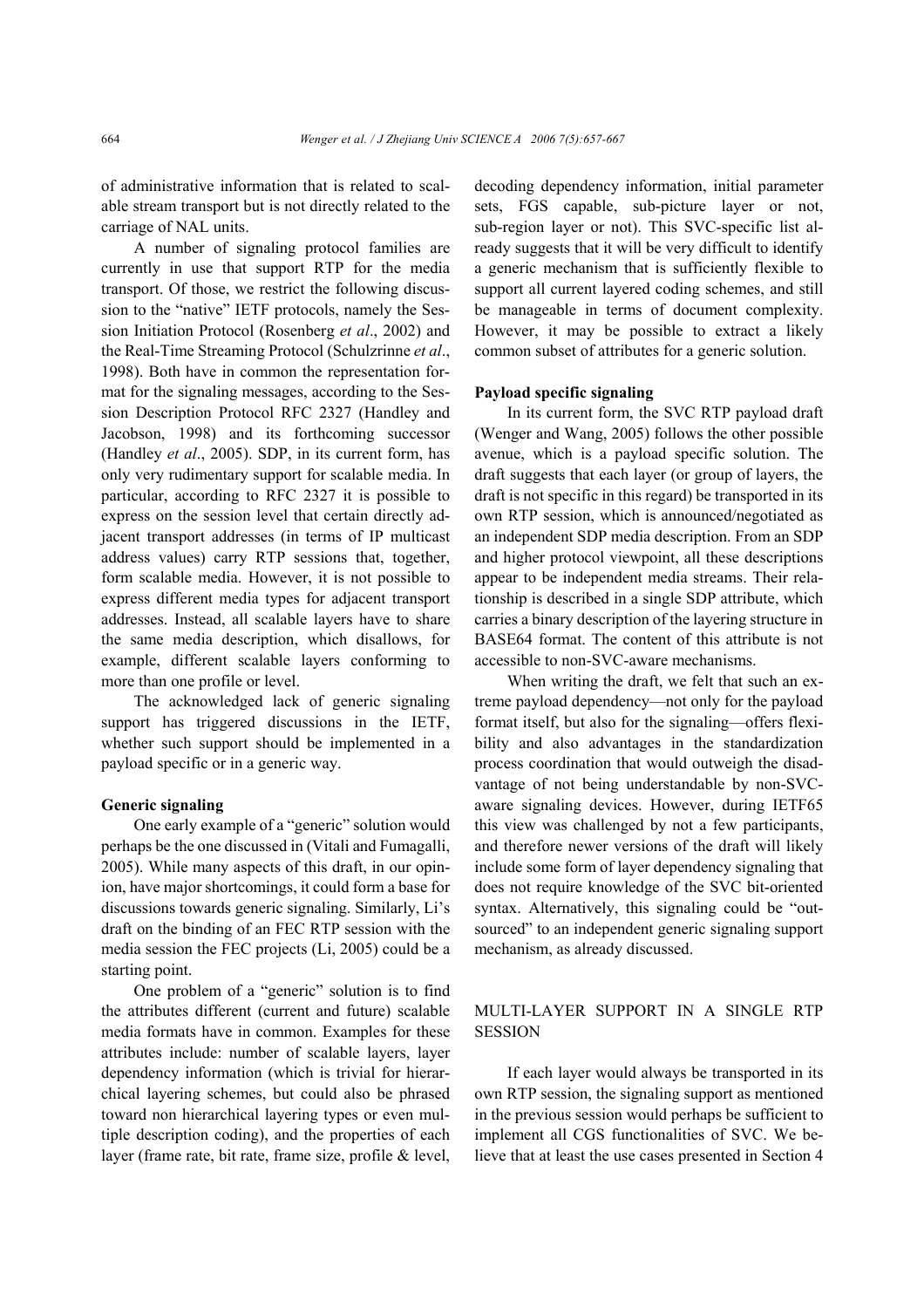do not require further mechanisms, and that is why (Wenger and Wang, 2005) does not include more mechanisms. However, on mailing lists and during public and private discussions it was suggested that the support of carrying multiple layers in a single RTP session is also of value. In that case, it may be beneficial to have the properties of each NAL unit (including its layer dependencies) available for middleboxes such as the ones suggested in use case 2.

As those middleboxes necessarily have to be aware of both signaling and (at least from a standardization viewpoint) of the payload itself, it is perhaps not necessary to define new codepoints for the support of encapsulating NAL units from multiple SVC layers into a single RTP packet in the payload format. Based on our current knowledge, we suggest that JVT defines these codepoints in an easily parseable format, and the payload specification references that information in a similar spirit as the H.264/AVC payload format specification reference the NAL unit header syntax and semantics. As mentioned before, this is more a question of document structure than of the technology itself.

# NAL UNIT AGGREGATION AND FRAGMEN-TATION

The H.264/AVC RTP payload specification contains mechanisms to aggregate more than one NAL unit into a single RTP packet, and to split overly large NAL unit into multiple RTP packets. Two fundamentally different modes of operation are supported: in non-interleaved mode, the NAL units can only be aggregated in decoding order, whereas in interleaved mode, NAL units belonging to multiple pictures can be interleaved. The former mode is intended to avoid excessive RTP/UDP/IP header overhead that would result when encapsulating small NAL units in single NAL unit packets, whereas the latter mode is an error resilience tool and also allows for a number of sophisticated transport scenarios, such as those described in (Schierl *et al*., 2005) and (Tian *et al*., 2005b).

What the aggregation packets of both non-interleaved and interleaved mode have in common is that they include, in their respective payload headers, a "summary" of the information on the NAL unit headers carried in the aggregation packet. For example, according to RFC 3984, the value of the NRI field in the RTP payload header for an aggregation packet "[…] MUST be the maximum of all the NAL units carried in the aggregation packet". As discussed in Section 2.2, SVC's NAL unit header can be up to three octets long. It has been suggested that the header of an aggregation packet needs to reflect these additional octets. Implementing this would require additional aggregation packet types. Similar arguments could perhaps be made for the Fragmentation Unit packet types.

Once more, we believe that the difficulty of defining more packet types can most easily be overcome by disallowing more than one layer in one RTP session. Alternatively, it could be possible to require that aggregation only be performed with NAL units belonging to a single layer. Finally, it could be argued that any devices that wish to re-arrange RTP packets must necessarily be media aware and therefore can be required to look into the media data themselves. Hence, no support from a payload viewpoint is required. This is the reason why (Wenger and Wang, 2005) does not include new aggregation and fragmentation packets.

# FINE GRANULAR SCALABILITY

SVC includes Fine Granular Scalability in the form of FGS slices. Without losing generality, any number of FGS slice octets can be removed, starting at the end of the slice, as long as the slice header is kept intact. There is no explicit, easily accessible bit field available that carries the size of the slice header —a mechanism intended to prune an FGS slice must parse the slice header.

For the sake of simplicity, we assume henceforth that the slice is carried in one NAL unit, and we use the term FGS-NAL unit for a single slice carried in a single NAL unit.

Obviously, pruning FGS NAL units can only be performed in a middlebox that is fully media aware and inside the security context. Therefore, we believe it is reasonable to require the middlebox to parse the slice header of an FGS slice when it wishes to reduce the sending bit rate. However, this task would be the only one that requires bit-oriented processing of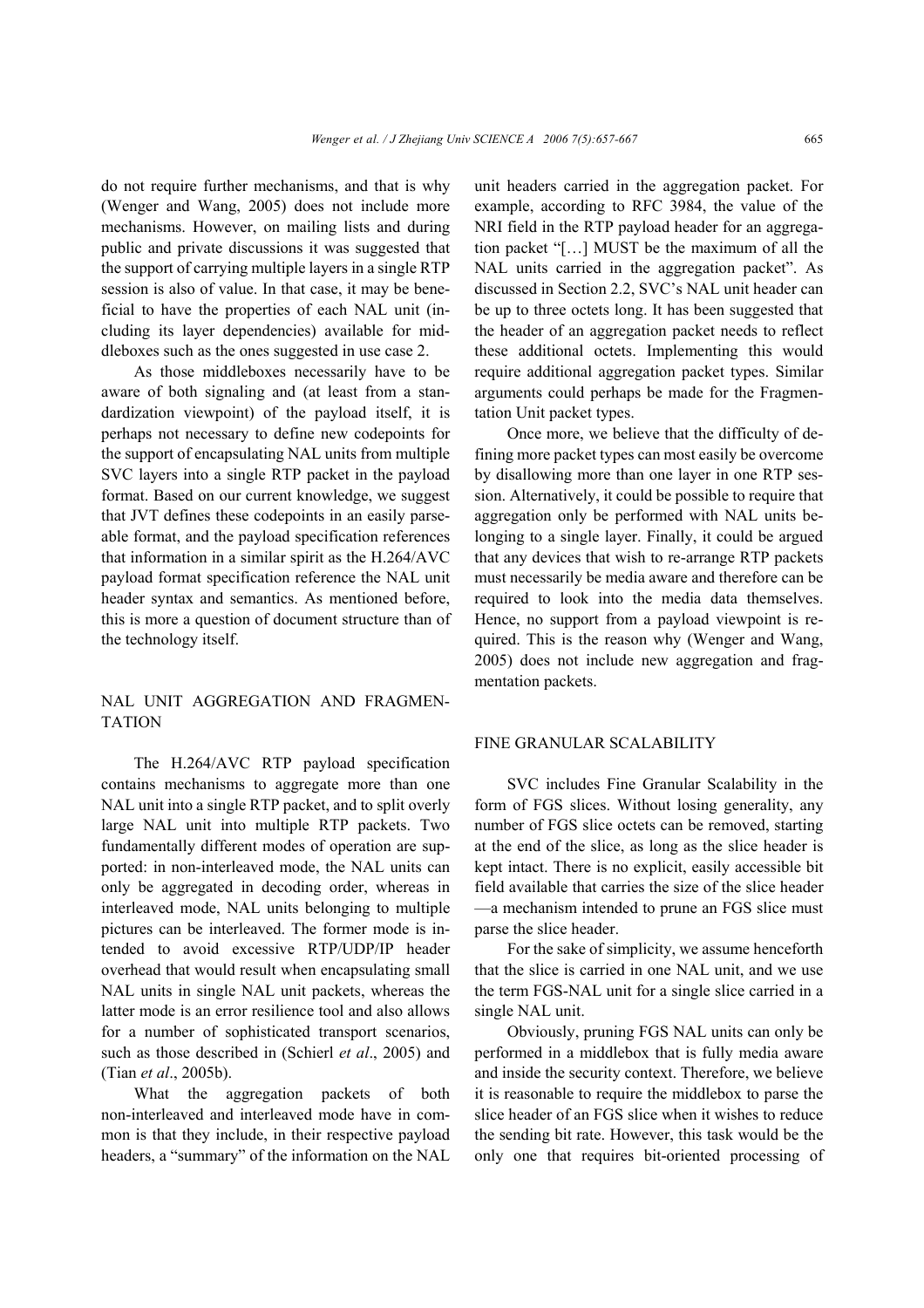syntax not documented in the SVC payload draft. In order to optimize the middlebox design, and to simplify documentation, it is possible to trade overhead for an explicit signaling of an FGS slice header size against middlebox complexity. Discussions on this subject are ongoing.

## CONCLUSION AND OUTLOOK

SVC appears to be the most promising attempt for a scalable video coding discussed over the last decade. One main target transport mechanism is RTP. We reviewed the current, early draft of an RTP payload specification for SVC. After presenting some background information, four major points of discussion related to the payload specification were presented. More specifically, it is currently unclear how the SDP signaling support can be implemented, whether there is a need for carrying more than one SVC layer in a given RTP session, if SVC-specific aggregation and fragmentation mechanisms are required and how they can be implemented, and whether optimization support for fine granularity scalability should be implemented.

We encourage all readers to contribute to the development of the SVC RTP payload specification, by commenting on the forthcoming-01 version of the Internet Draft and postings to the AVT mailing list (please see http://www.ietf.org/html.charters/avtcharter. html for logistics).

#### **References**

- Baugher, M., McGrew, D., Naslund, M., Carrara, E., Norrman, K., 2004. The Secure Real-time Transport Protocol (SRTP). RFC 3711, available from http://www.ietf.org/ rfc/rfc3711.txt.
- Fenner, W., 1997. Internet Group Management Protocol, Version 2. RFC 2236, available from http://www.ietf. org/rfc/rfc2236.txt.
- Handley, M., 1998. GeRM: Generic RTP Multiplexing. Internet Draft, Work in Progress, Expired. Available from http://www.ietf.org/proceedings/98dec/I-D/draft-ietf-avtgerm-00.txt.
- Handley, M., Jacobson, V., 1998. SDP: Session Description Protocol. RFC 2327, available from http://www.ietf.org/ rfc/rfc2327.txt.
- Handley, M., Jacobson, V., Perkins, C., 2005. SDP: Session Description Protocol. Internet Draft, Work in Progress. Available from http://www.ietf.org/internet-drafts/draftietf-mmusic-sdp-new-25.txt.
- ISO/IEC JTC1, 1992. Information Technology—Coding of Audio-visual Objects, Part 2: Visual. ISO/IEC 11176-2 (MPEG-1).
- ISO/IEC JTC1, 1998. Information Technology—Coding of Audio-visual Objects, Part 2: Visual. ISO/IEC 14496-2 (MPEG-4).
- ISO/IEC MPEG, 2005. SVC Requirements Specified by MPEG. JVT-N026, available from http://ftp3.itu.ch/avarch/jvt-site/2005\_01\_HongKong/jvt-n026.doc.
- ITU-T, 1998. Video Coding for Low Bitrate Communication. ITU-T Recommendation H.263, Version 2.
- ITU-T, 2003. Advanced Video Coding for Generic Audiovisual Services. ITU-T Recommendation H.264.
- ITU-T and ISO/IEC JTC1, 1994. Generic Coding of Moving Pictures and Associated Audio Information, Part 2: Video. ITU-T Recommendation H.262, ISO/IEC 13818-2 (MPEG-2).
- ITU-T VCEG, 2005. SVC Requirements Specified by VCEG. JVT-N027, available from http://ftp3.itu.ch/av-arch/ jvt-site/2005\_01\_HongKong/jvt-n027.doc.
- Jacobson, V., McCanne, S., Vetterli, M., 1996. Receiver-Driven Layered Multicast. Proc. of ACM SIGCOMM'96. Stanford, CA, p.117-130.
- Joint Video Team, 2005a. Scalable Video Coding—Working Draft 1. Available from http://ftp3.itu.ch/av-arch/jvt-site/ 2005\_01\_HongKong/JV T-N020d1.zip.
- Joint Video Team, 2005b. Scalable Video Coding—Working Draft 4. Available from http://ftp3.itu.ch/av-arch/jvt-site/ 2005\_10\_Nice/JVT-Q201d1.zip.
- Joint Video Team, 2005c. Joint Scalable Video Model— JSVM-4. Available from http://ftp3.itu.ch/av-arch/ jvt-site/2005\_10\_Nice/JVT-Q202.zip.
- Jones, H.W., 1979. A comparison of theoretical and experimental video compression designs. *IEEE Trans. on Electromag. Compat.*, **21**(1):50-56.
- Li, W., 2001. Overview of fine granular scalability in MPEG-4 video standard. *IEEE CSVT*, **11**(3):301-317.
- Li, A., 2005. FEC Grouping Semantics in SDP. Internet Draft, Work in Progress. Available from http://www.ietf.org/ internet-drafts/draft-ietf-mmusic-fec-grouping-02.txt.
- Ohm, J.R., 2005. Advances in scalable video coding. *Proceeding of the IEEE*, **93**(1):42-56.
- Reader, C., 2002. History of Video Compression. Draft Version 2.0, JVT-D-068, available from http://ftp3.itu.ch/ av-arch/jvt-site/2002\_07\_Klagenfurt/JVT-D068.doc.
- Rosenberg, J., Schulzrinne, H., Gamarilllo, G., Johnston, A., Peterson, J., Sparks, R., Handley, M., Schooler, E., 2002. SIP: Session Initiation Protocol. RFC 3261, available from http://www.ietf.org/rfc/rfc3261.txt.
- Schierl, T., Wiegand, T., Kampmann, M., 2005. 3GPP Compliant Adaptive Wireless Video Streaming Using AVC. Proc. of IEEE International Conference on Image Processing.
- Schulzrinne, H., Rao, A., Lanphier, R., 1998. Real Time Streaming Protocol. RFC2326, available from http://